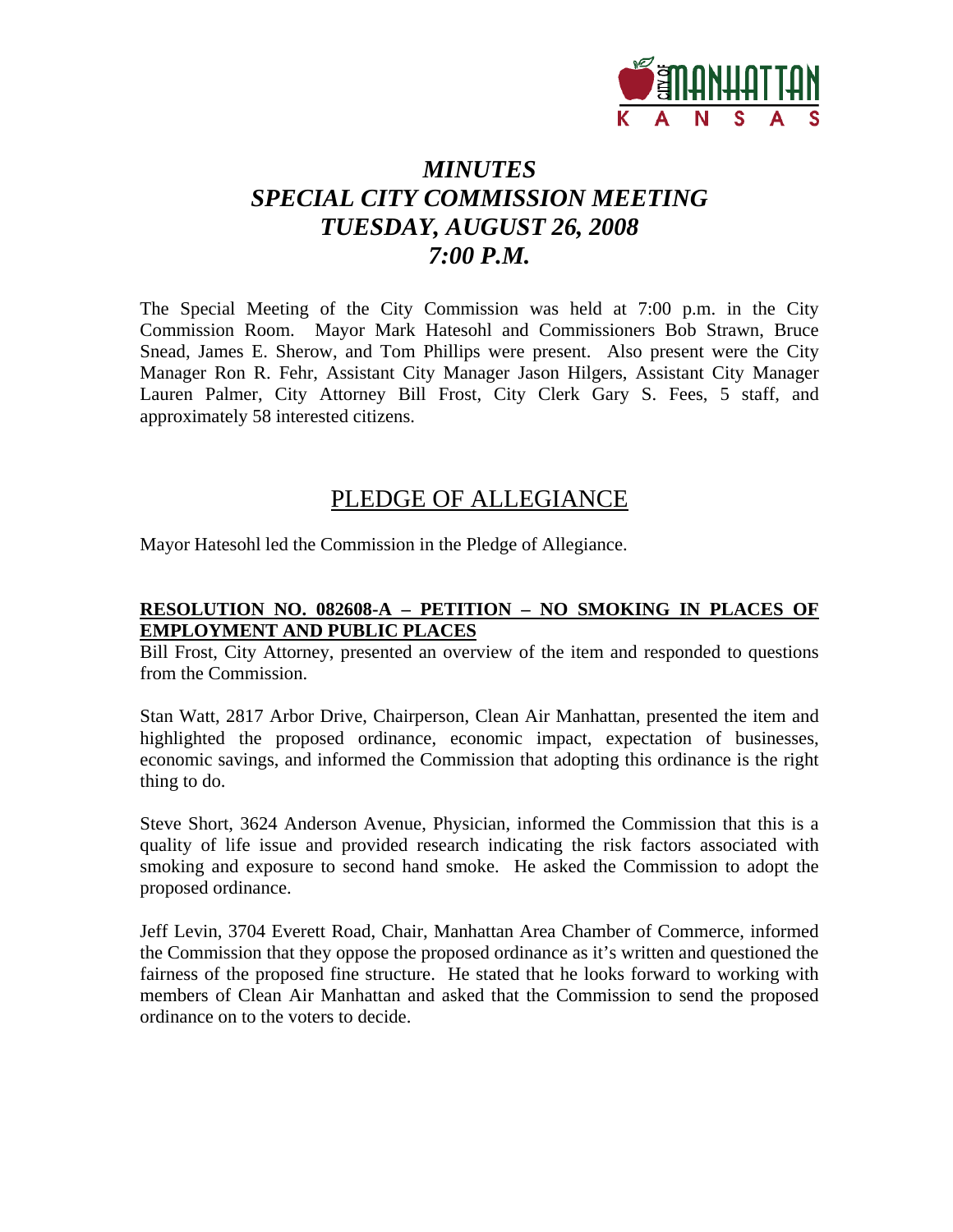#### **RESOLUTION NO. 082608-A – PETITION – NO SMOKING IN PLACES OF EMPLOYMENT AND PUBLIC PLACES** *(CONTINUED)*

Russ Loub, 120 North Dartmouth Drive, Owner, Little Apple Brewing Company, voiced opposition to the proposed ordinance and stated that it violates the essential freedom of choice this nation was founded on. He stated that he was opposed to anything limiting business owner's rights and freedoms and voiced concern with those proponents in favor of government mandate and regulation.

David Darling, 131 EJ Frick Drive, provided pull factor statistics for Manhattan and informed the Commission that by making our community a healthier environment will improve the pull factor.

Kendra White, 1123 Vattier Street, voiced support for the proposed ordinance and stated that she plays in a band and the ordinance would eliminate her exposure to second hand smoke in places that she works.

Pat Asche, 1215 Laramie Street, stated that this should be a freedom of choice that needs to work for everyone and if specific questions can't be addressed, that the proposed ordinance should not be passed.

Walt Gatsche, VFW Post, informed the Commission that certain areas of the Post are smoke-free and asked that the proposed ordinance not be passed by a percentage that has petitioned, but to let the public decide.

Billy Porter, 3708 Crossgate Circle, business owner, asked the Commission how this ordinance will help their business and stated that some of the bars in Lawrence lost business and some did not recover after adoption of its no smoking ordinance. He stated the proposed ordinance is about a small percentage of people wanting control and that this ordinance is forcing patrons in the streets and sidewalks outside our establishments.

Robert Hertzel, 3014 Cherry Hill, informed the Commission that he was a veteran and suffers from chronic lung problems. He stated that when he is exposed to second hand smoke, that he is down for days and asked to protect the freedoms of those against toxic substances.

Lydia Peele, 1829 Anderson Avenue, spoke on behalf of the K-State Student Body and stated that a resolution was passed by the K-State Student Senate supporting the concept of a smoke free ordinance. She urged the Commission to ensure the health and safety of our citizens and voiced support for the proposal to eliminate smoking in workplaces in Manhattan.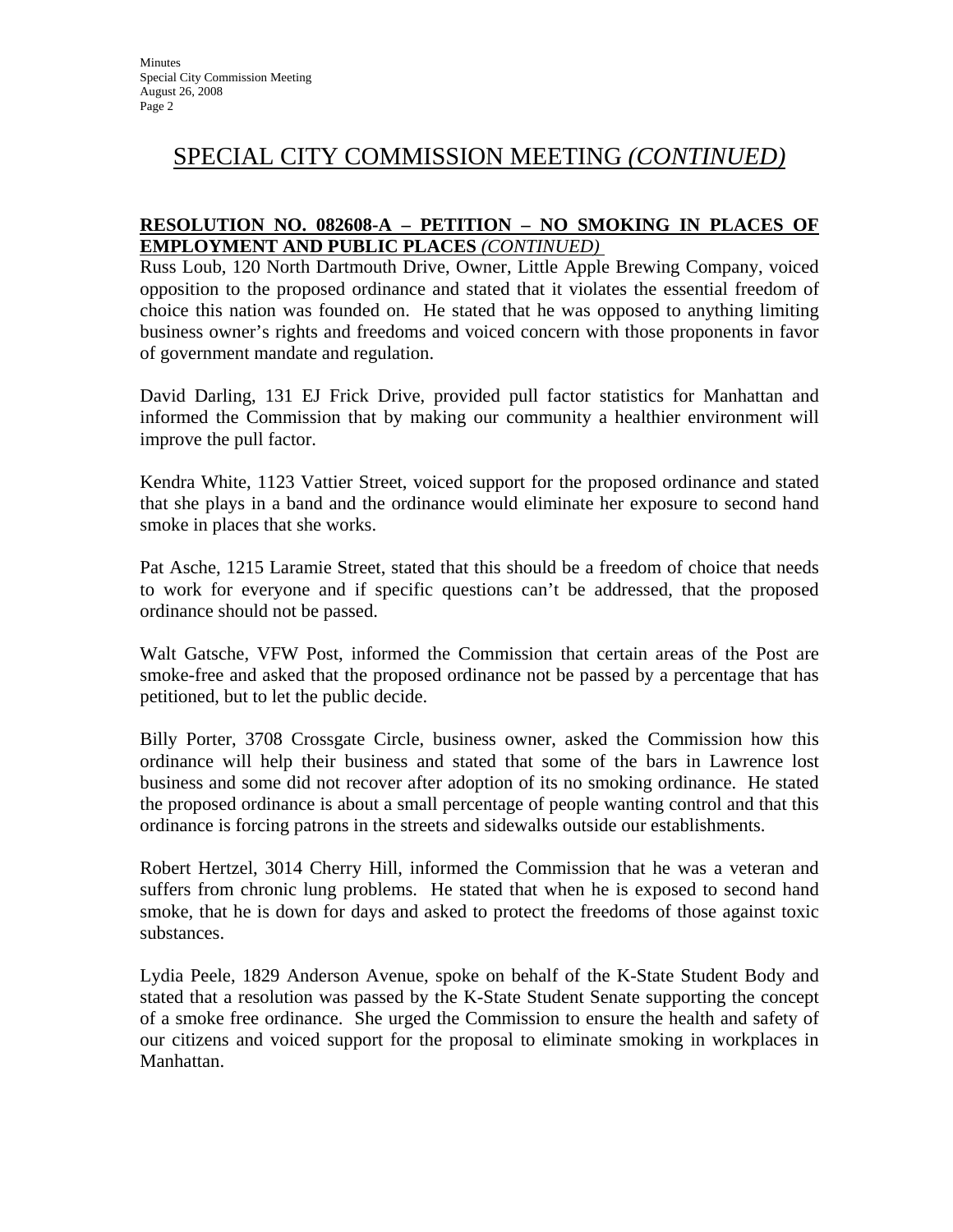### **RESOLUTION NO. 082608-A – PETITION – NO SMOKING IN PLACES OF EMPLOYMENT AND PUBLIC PLACES** *(CONTINUED)*

Keith Eyestone, 518 South 18<sup>th</sup> Street, Aggieville Business Association member, voiced opposition to the way the proposed ordinance is written.

David Zuck, 524 Edgerton Avenue, Owner, Zuckey Bowl, stated that the proposed ordinance does little to protect the constituency that Clean Air Manhattan cites, especially children. He stated that the restrictive smoking proposal is not healthy for the community and needs to be defeated by the Commission and by the voters.

Dee R. Ross, 2304 Brockman Street, informed the Commission that America is a free democratic society that our veterans have fought for and now our freedoms are being trampled on by a few seeking to eliminate our freedoms.

Joan Coovert, 900 Gillespie Drive, informed the Commission that this is an issue about health that will affect everyone and will eventually make us sick.

Bill Reece, 2013 Deerfield Square, stated that when exposed to second hand smoke, he becomes very ill and that it takes about a week for him to recover. He stated that we all have a right to be healthy and we can change our environment now or wait for the State of Kansas to do it.

Doug Long, P.O. Box 126, Manhattan, informed the Commission that he has been in the industry for 34 years and that everyone has a right to choose to go to a smoke free or a smoking facility.

Marion Schroll, 318 N. Noble, Riley, stated that he has been a smoker most of his life and that alcohol and obesity is not healthy either and asked if these conditions would be regulated next. He stated that nothing is worse to a person's health than killing an unborn baby if we are going to protect the innocent.

Hillary Esry, 407 Ehlers Road, stated that pregnant women should not have to suffer a miscarriage because of second hand smoke. She stated that the Commission has had ample time to pass an ordinance and now people have been forced to stand up for themselves. She asked the Commission to vote for the proposed ordinance and if not, stated that it will go to the ballot.

Dr. James Gardner, Past President, Kansas Lung and Heart Association, provided an example of a former patient that experienced acute asthma and stated that if the Commission would pass the proposed ordinance with a unanimous decision, that it would send a strong message to the community.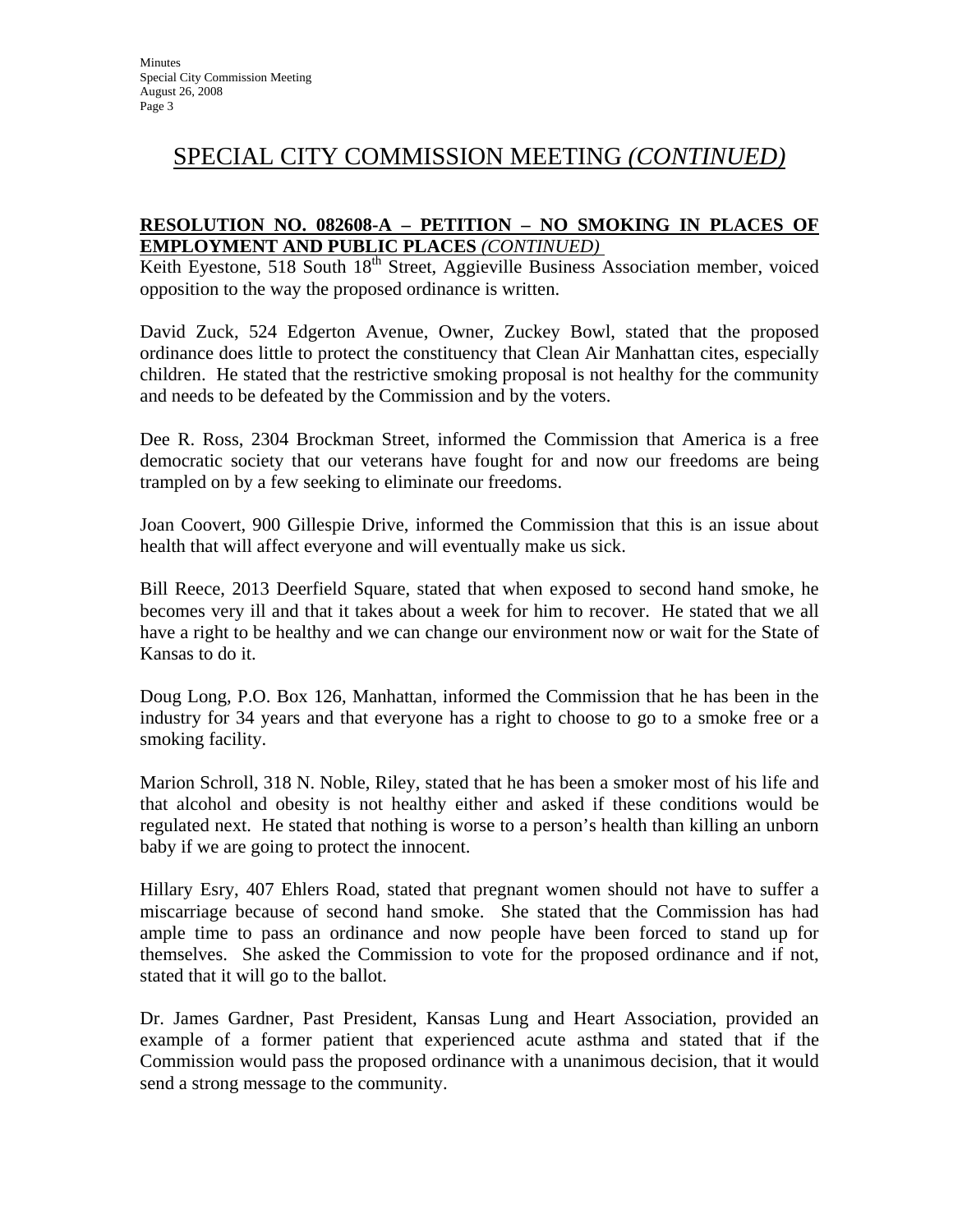### **RESOLUTION NO. 082608-A – PETITION – NO SMOKING IN PLACES OF EMPLOYMENT AND PUBLIC PLACES** *(CONTINUED)*

Dr. Roger Reitz, 1332 Sharingbrook Drive, informed the Commission that he appreciated the comments shared tonight and stated that this item will be important this year in the State legislature. He said that smoking is a malignant quality to public health and has significant financial implications to all of us.

Austin Schuldt, 3210 Windgate Circle, stated that most food establishments do not have patio space nor 20 feet of space from its entrance for those that want to smoke.

Dennis Cook, 6854 Chinkapin Circle, informed the Commission that individuals have their lives invested in their businesses and the rules being proposed are not fair. He questioned the parameters established for business establishments, golf courses, and the impact on business operations.

David Seay, 803 Pierre Street, stated that the data is clear on the advantages of going smoke free in businesses. He asked the Commission to stand up and support the proposed ordinance.

Nick Powers, 816 Butterfield Road, stated that he has been in the bar business for three years and it is the customers right to be there.

Chuck Murphy, Director, Riley County Health Department, informed the Commission that four parties are involved: the smoker, the business owner, the employees of those businesses, and the public. He stated that businesses do not have the right to harm others and showed a video about the affects of second hand smoke.

At 9:00 p.m., the City Commission took a brief recess.

Katie Jackson, Assistant City Attorney, responded to questions relating to the proposed ordinance submitted by Clean Air Manhattan.

Bill Frost, City Attorney, responded to questions from the Commission regarding how the proposed ordinance would apply to Kansas State University property and the meaning of the provision liberal construction and residence.

After discussion, Commissioner Sherow moved to approve first reading of an ordinance eliminating smoking in places of employment and public places. Commissioner Snead seconded the motion.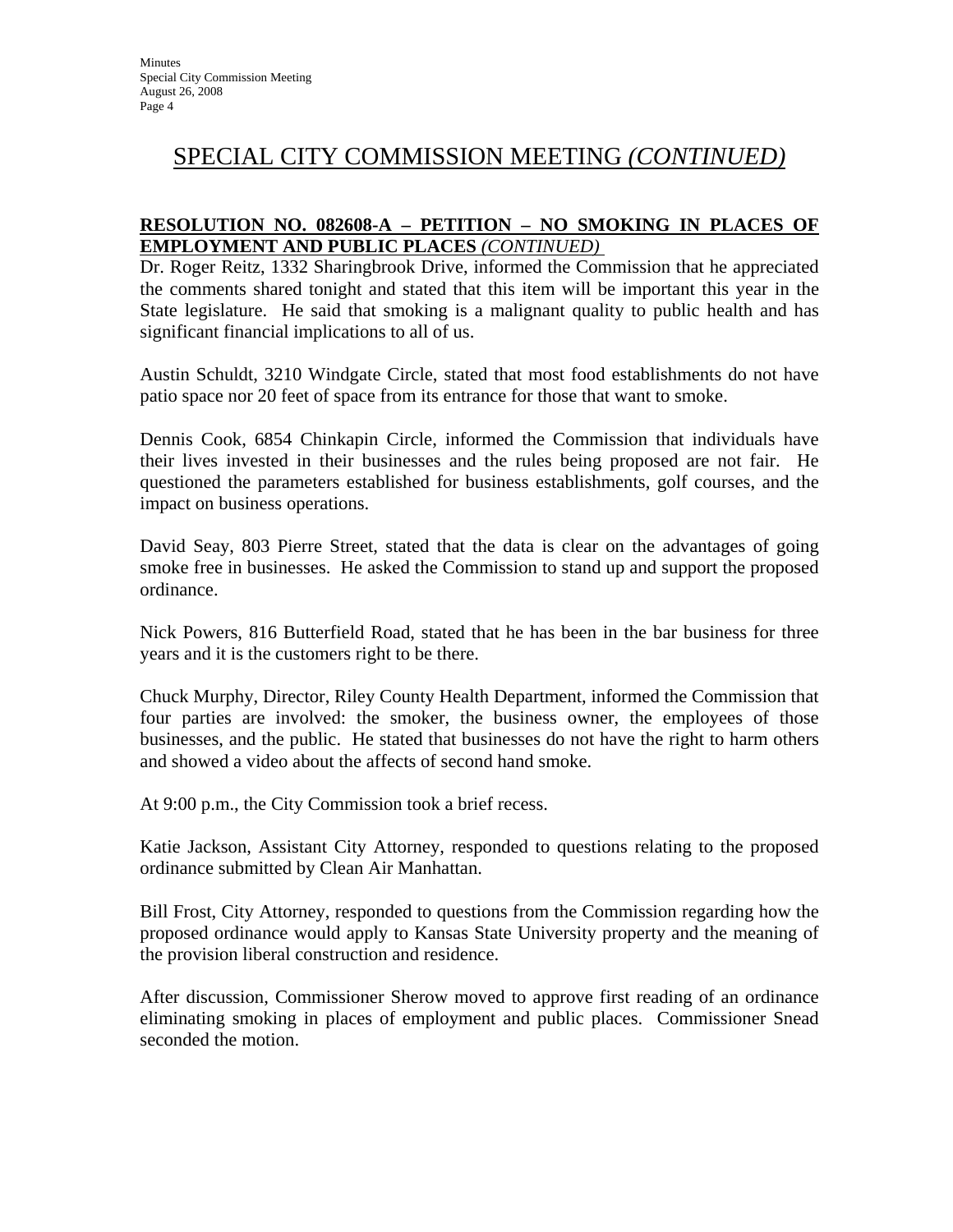#### **RESOLUTION NO. 082608-A – PETITION – NO SMOKING IN PLACES OF EMPLOYMENT AND PUBLIC PLACES** *(CONTINUED)*

Commissioner Sherow stated that this ordinance came to us from a public initiative and that the previous and current Commission had an opportunity to pass such an ordinance. He stated that the ordinance proposed is a protection of a fundamental right to life that was jeopardized by subjecting non smokers to the health risks associated with cigarette smoke. He called the regulation a proper role of government and said that freedoms end when they start affecting another person's life.

Commissioner Phillips stated that this would not be the ordinance that he would draft and questioned the need to prohibit smoking in outdoor seating areas. He stated that his preference would be for the item to go to public vote.

Commissioner Snead stated that he has been through this before as a Commissioner and the item has been unsuccessful in the past. He said the state legislature failed to bring this item forward and the petition ordinance is the result of democracy, and cited economic, medical, and political advantageous in enacting the ordinance. He stated the facts are clear and the time has come to pass an ordinance with no exemptions.

Commissioner Strawn said this is difficult choice because he promised to vote for an ordinance that eliminated smoking in restaurants, bars, hotels, and similar businesses, but stated that the Clean Air Manhattan proposed ordinance went beyond public places. He questioned the provisions to outdoor sporting events under the proposed ordinance and said that he could not support the ordinance submitted by Clean Air Manhattan.

Mayor Hatesohl stated that if 90 percent of the people can avoid 90 percent of second hand smoke, 90 percent of the time, then there should not be a law. He stated that majority of restaurants are already smoke free and stated if there is significant city-wide support for this ordinance, it will pass easily. If not, it will be because a majority of Manhattanites do not need government to protect them from themselves. He asked that the item go to a vote of the people.

On a roll call vote, motion failed, 3-2, with Mayor Hatesohl and Commissioners Phillips and Strawn voting against the motion.

Ron Fehr, City Manager, provided clarification on the item.

After additional discussion, Mayor Hatesohl moved to approve Resolution No. 082608-A submitting a question to eliminate smoking in places of employment and public places to the electorate for a vote. Commissioner Phillips seconded the motion. On a roll call vote, motion carried 5-0.